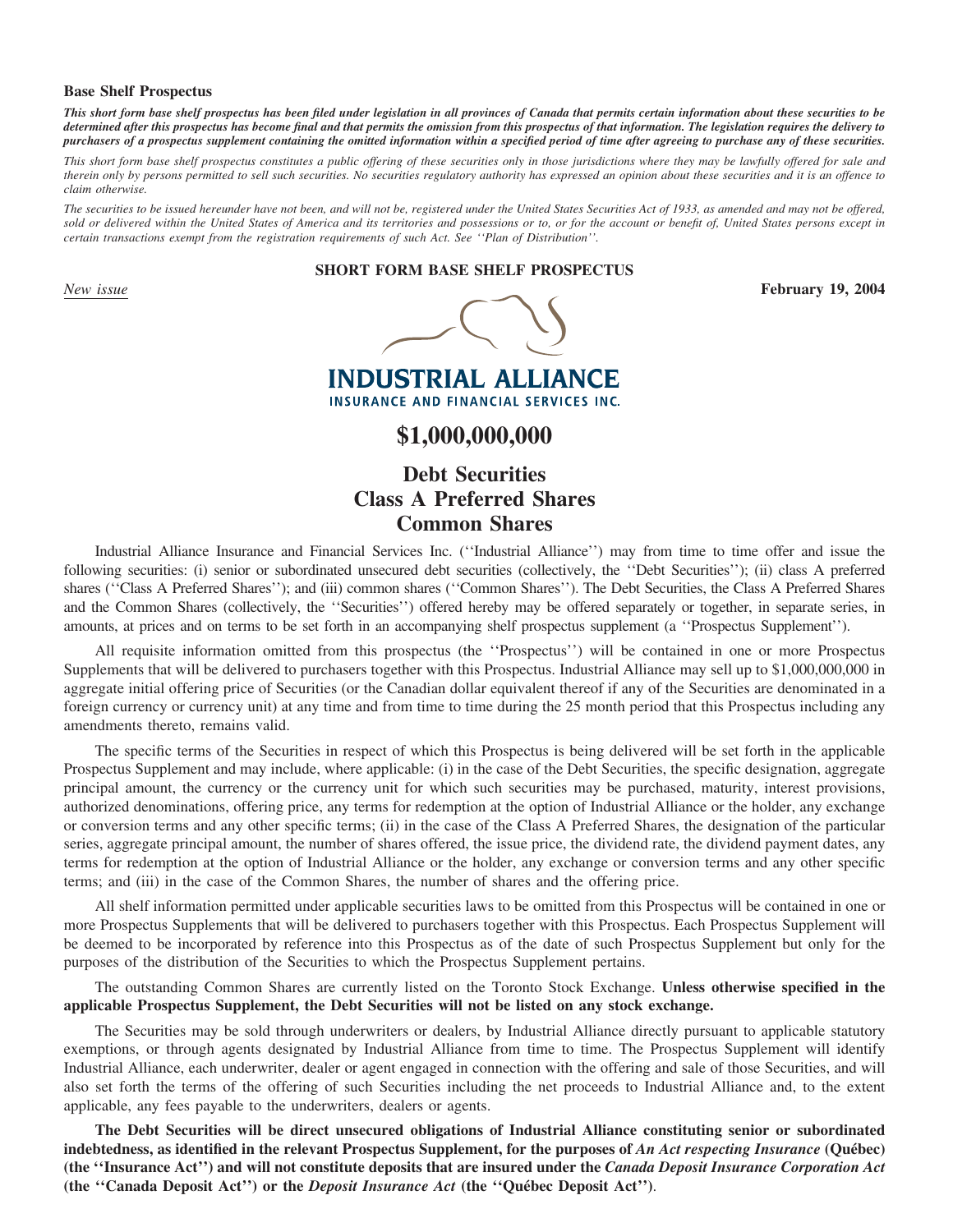#### **TABLE OF CONTENTS**

**Page**

|                                                                         | $\mathfrak{D}$           |
|-------------------------------------------------------------------------|--------------------------|
|                                                                         | $\mathcal{L}$            |
|                                                                         | 3                        |
|                                                                         | $\overline{4}$           |
|                                                                         | $\overline{\mathcal{A}}$ |
|                                                                         | 6                        |
|                                                                         | 7                        |
| CONSTRAINTS ON VOTING SHARES UNDER QUÉBEC INSURANCE LEGISLATION         | 8                        |
|                                                                         | 8                        |
|                                                                         | 9                        |
|                                                                         | 9                        |
|                                                                         | 9                        |
| STATUTORY RIGHTS OF WITHDRAWAL AND RESCISSION                           | $\mathbf Q$              |
| CERTIFICATE OF INDUSTRIAL ALLIANCE INSURANCE AND FINANCIAL SERVICES INC | 10                       |
|                                                                         | 11                       |

## **FORWARD-LOOKING STATEMENTS**

This Prospectus, including those documents incorporated by reference, may contain forward-looking statements, including statements regarding the operations, objectives, strategies, financial situation and performance of Industrial Alliance. These statements, which appear in this Prospectus (including the documents incorporated by reference herein), generally can be identified by the use of forward-looking words such as "may", "will", "expect", "intend", ''estimate'', ''anticipate'', ''believe'' or ''continue'' or the negative thereof and similar variations. These statements are subject to a number of risks and uncertainties that may cause actual results to differ materially from those contemplated by the forward-looking statements. Some of the factors that could cause such differences include legislative or regulatory developments, competition, technological changes, global capital market activity, interest rates, changes in demographic data and general economic conditions in Canada or elsewhere in the world. These and other factors should be considered carefully and undue reliance should not be placed on Industrial Alliance's forward-looking statements. Industrial Alliance does not undertake to update any forward-looking statements.

## **DOCUMENTS INCORPORATED BY REFERENCE**

The following documents, which have been filed by Industrial Alliance with the securities commissions or similar authorities in Canada, are incorporated by reference into this Prospectus:

- (a) Industrial Alliance's Annual Information Form dated May 7, 2003 for the year ended December 31, 2002, excluding Section 4 — Financial Information and Section 5 — Management's Discussion and Analysis of Results of Operations and Financial Position;
- (b) Industrial Alliance's Annual Report to Shareholders (the ''Annual Report'') for the years ended December 31, 2001 and December 31, 2002, which includes comparative consolidated audited financial statements and the auditors' report thereon, the report of the appointed actuary and Management's Discussion and Analysis of Results of Operations and Financial Position;
- (c) Industrial Alliance's Management Proxy Circular dated as of March 3, 2003 (excluding those portions which, pursuant to National Instrument 44-101 of the Canadian Securities Administrators, are not required to be incorporated by reference herein); and
- (d) Industrial Alliance's press release dated February 10, 2004 respecting Industrial Alliance's financial results for the quarter ended December 31, 2003 and including the comparative consolidated audited financial statements and the auditors' report thereon for the year ended December 31, 2003 and the report of the appointed actuary.

Any documents of the types referred to above, comparative interim financial statements and any material change reports (excluding confidential material change reports) filed by Industrial Alliance with the securities regulatory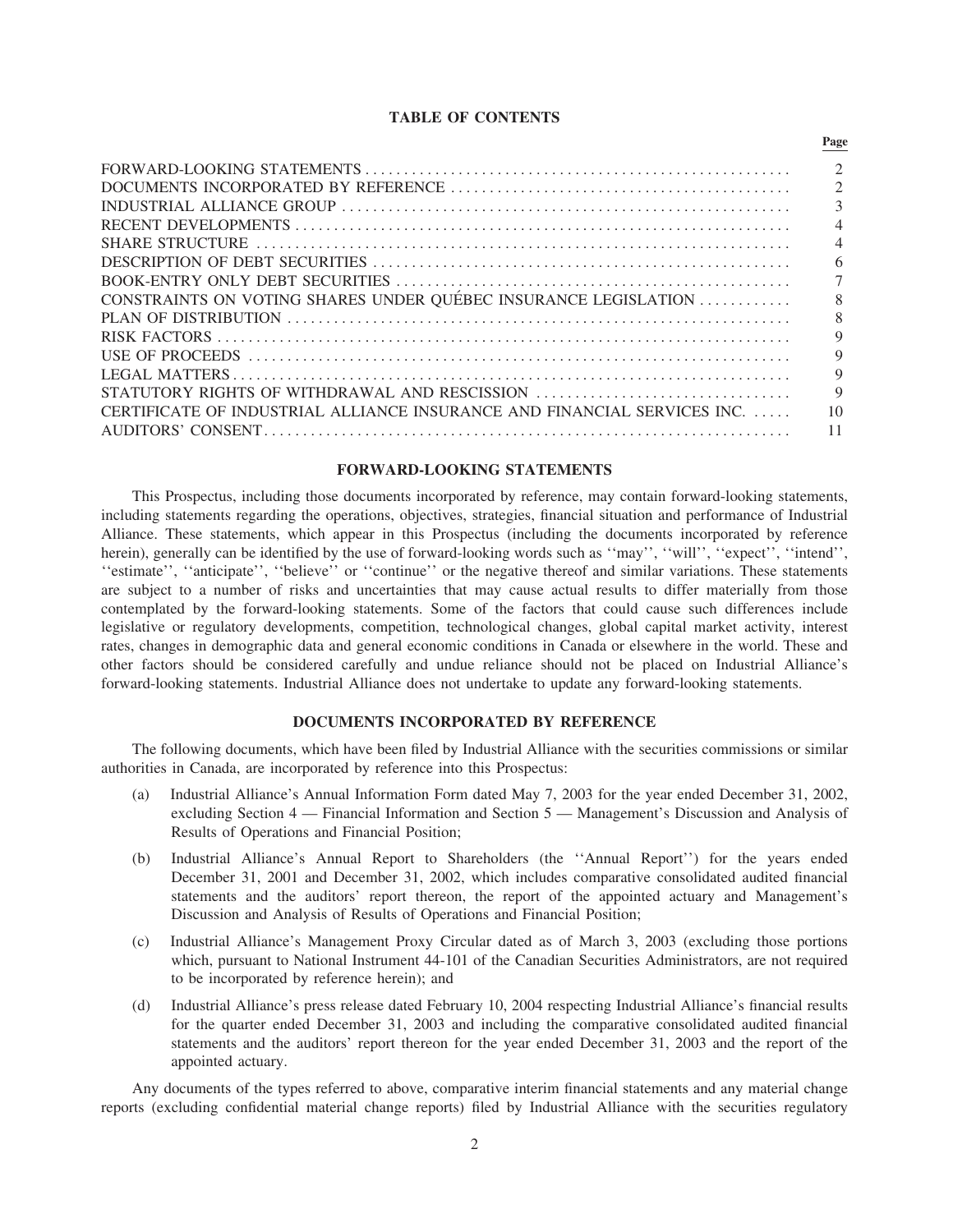authorities in Canada after the date of this Prospectus and prior to the termination of the distribution, shall be deemed to be incorporated by reference into this Prospectus. Updated earnings coverage ratios, if required, will be filed quarterly with the applicable securities regulatory authorities in Canada either as Prospectus Supplements or as exhibits to Industrial Alliance's unaudited interim and audited annual consolidated financial statements and will be deemed to be incorporated by reference into this Prospectus for the purposes of the offering of Securities hereunder.

Any statement contained in this Prospectus or in a document incorporated or deemed to be incorporated by reference herein shall be deemed to be modified or superseded, for purposes of this Prospectus, to the extent that a statement contained herein, or in any other subsequently filed document which also is or is deemed to be incorporated by reference herein, modifies or supersedes such prior statement. Any statement so modified or superseded shall not be deemed, except as so modified or superseded, to constitute a part of this Prospectus. The making of a modifying or superseding statement shall not be deemed and admission for any purposes that the modified or superseded statement, when made, constituted a misrepresentation, an untrue statement of a material fact or an omission to state a material fact that is required to be stated or that is necessary to make a statement not misleading in light of the circumstances in which it was made.

**Information has been incorporated by reference in this Prospectus from documents filed with securities commissions or similar authorities in Canada**. Copies of the documents incorporated herein by reference may be obtained on request without charge from the Vice-President and General Manager, Corporate Affairs and Secretary, Industrial Alliance Insurance and Financial Services Inc., 1080 Chemin Saint-Louis, Sillery, Québec, G1K 7M3 (telephone:  $(418)$  684-5000). For the purposes of the Province of Québec, this simplified prospectus contains information to be completed by consulting the permanent information record. A copy of the permanent information record may also be obtained from the Vice-President and General Manager, Corporate Affairs and Secretary of Industrial Alliance at the above-mentioned address and telephone number.

Upon a new Annual Information Form and the related annual audited consolidated financial statements being filed by Industrial Alliance with, and where required, accepted by, the applicable securities regulatory authorities during the currency of this Prospectus, the previous Annual Information Form, the previous annual audited consolidated financial statements and all interim financial statements, material change reports and information circulars filed prior to the commencement of Industrial Alliance's financial year in which the new Annual Information Form is filed shall be deemed no longer to be incorporated by reference into this Prospectus for purposes of future offers and sales of Securities hereunder.

All currency amounts in this Prospectus are stated in Canadian dollars, unless otherwise indicated.

#### **INDUSTRIAL ALLIANCE GROUP**

Industrial Alliance (formerly, ''Industrial-Alliance Life Insurance Company'', or its French version, ''L'Industrielle-Alliance Compagnie d'Assurance sur la Vie'') is a capital stock life insurance company resulting from its conversion from a mutual life insurance company into a capital stock life insurance company on February 10, 2000. The mutual life insurance company itself resulted from the amalgamation, in 1987, of Industrial Life Insurance Company, founded in 1905, and Alliance Mutual Life Insurance Company, founded in 1892. In 1996, the mutual life insurance company amalgamated with The Solidarity Life Insurance Company.

On June 11, 2003, Industrial Alliance was continued under Part 1A of the *Companies Act* (Québec) (the ''Companies Act'') pursuant to Articles of Continuance. As part of its continuance, Industrial Alliance changed its name to ''Industrial Alliance Insurance and Financial Services Inc.'', and its French version ''Industrielle Alliance, Assurance et services financiers inc.'', and reorganized its share capital. Industrial Alliance is governed by the Insurance Act, Part 1A of the Companies Act and *An Act respecting Industrial-Alliance, Life Insurance Company* (Québec).

Industrial Alliance's head office is located at 1080 Chemin Saint-Louis in Sillery, Québec G1K 7M3. Industrial Alliance also has offices located at 680 Sherbrooke Street West in Montréal, Québec H3A 2S6.

Industrial Alliance and its principal subsidiaries (collectively the ''Industrial Alliance Group'') are active in the protection and wealth management market and offer a wide range of life and health insurance products, savings and investment products, such as segregated funds and mutual funds from other companies, general insurance, and other financial products. The Industrial Alliance Group operates throughout Canada and in certain regions in the United States.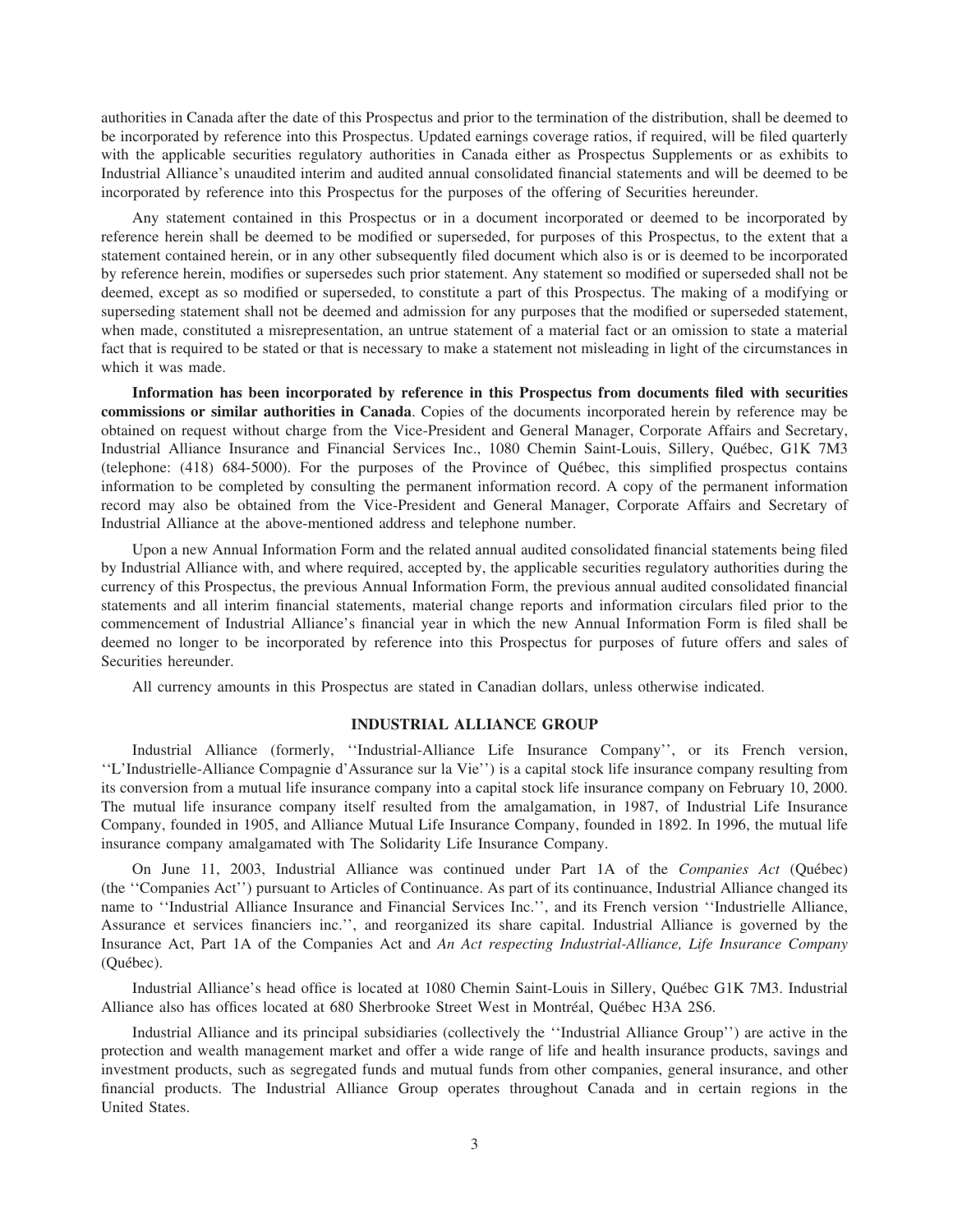#### **RECENT DEVELOPMENTS**

On December 19, 2003, Industrial Alliance announced that the Toronto Stock Exchange accepted its notice of intention to purchase, from time to time over the ensuing 12 months (from December 24, 2003), up to an aggregate of 1,900,000 of the issued and outstanding Common Shares, being less than 5% of issued and outstanding Common Shares at December 18, 2003. Any purchases under the program will be made using the facilities of the Toronto Stock Exchange. The program will conclude on the earlier of Industrial Alliance purchasing a total of 1,900,000 Common Shares, providing notice of termination, or 12 months following the commencement date.

## **SHARE STRUCTURE**

The share capital of Industrial Alliance consists of (a) an unlimited number of Class A Preferred Shares without nominal or par value, issuable in series, (b) 10,000,000 preferred shares with a nominal or par value of \$25 per share, issuable in series (the ''Preferred Shares''), and (c) an unlimited number of Common Shares without nominal or par value. As of February 10, 2004, 39,237,202 Common Shares, 4,000 Class A Preferred Shares, Series A and 750,000 Preferred Shares, Series 1 are issued and outstanding. In addition, as of February 10, 2004, (a) 3,000,000 Preferred Shares, Series 2 and 3,000,000 Preferred Shares, Series 3 were created and reserved for issuance upon the respective conversion of the Preferred Shares, Series 1 and the Preferred Shares, Series 2, and (b) an unlimited number of non-cumulative Class A Preferred Shares, Series YY and an unlimited number of non-cumulative Class A Preferred Shares, Series ZZ were created and reserved for issuance upon the exchange of Industrial Alliance Trust Securities — Series A.

The following is a summary of certain rights, privileges, restrictions and conditions attaching to the Class A Preferred Shares and the Common Shares. This summary is qualified in its entirety by the articles of Industrial Alliance. The particular terms and provisions of a series of the Class A Preferred Shares offered pursuant to an accompanying Prospectus Supplement, and the extent to which the general terms and provisions described below may apply thereto, will be described in such Prospectus Supplement.

## **Class A Preferred Shares**

#### *Board of Directors' Authority to Issue in One or More Series*

The Board of Directors may issue the Class A Preferred Shares in one or more series. Before any shares of a series are issued, the Board of Directors will fix the number of shares that will form the series and, subject to any limitations set out in the articles of Industrial Alliance, the designation of Class A Preferred Shares Series, as well as the rights, privileges, restrictions and conditions attaching thereto. Before the issue of any shares of a series, the Board of Directors will amend the articles so as to include therein the number and designation as well as the rights, privileges, restrictions and conditions of the series created by the Board of Directors.

## *Ranking of the Class A Preferred Shares*

No rights, privileges, restrictions or conditions attached to a series of Class A Preferred Shares confer on the series a priority in respect of dividends or return of capital over any other series of Class A Preferred Shares.

With respect to priority in the payment of dividends and in the distribution of assets in the event of the liquidation or dissolution of Industrial Alliance, whether voluntary or involuntary, or any other distribution of the assets of Industrial Alliance among its participating policyholders and shareholders for the specific purpose of winding up its affairs, the Class A Preferred Shares: (a) rank equally with the Preferred Shares; and (b) are entitled to a preference over the Common Shares and any other shares ranking junior to the Class A Preferred Shares.

If any cumulative dividends, whether or not declared, or declared non-cumulative dividends or amounts payable on return of capital are not paid in full in respect of any series of Class A Preferred Shares, then the Class A Preferred Shares of all series participate rateably in respect of such dividends in accordance with the sums that would be payable on such shares if all such dividends were declared and paid in full, and in respect of such return of capital in accordance with the sums that would be payable on such return of capital if all sums so payable were paid in full; provided, however, that if there are insufficient assets to satisfy in full all such claims as aforesaid, then the claims of the holders of the Class A Preferred Shares with respect to return of capital will be paid and satisfied first and any assets remaining thereafter will be applied towards the payment and satisfaction of claims in respect of dividends. The Class A Preferred Shares of any series may also be given such other preferences not inconsistent with the rights, privileges, restrictions and conditions attached to the Class A Preferred Shares as a class over the Common Shares and any other shares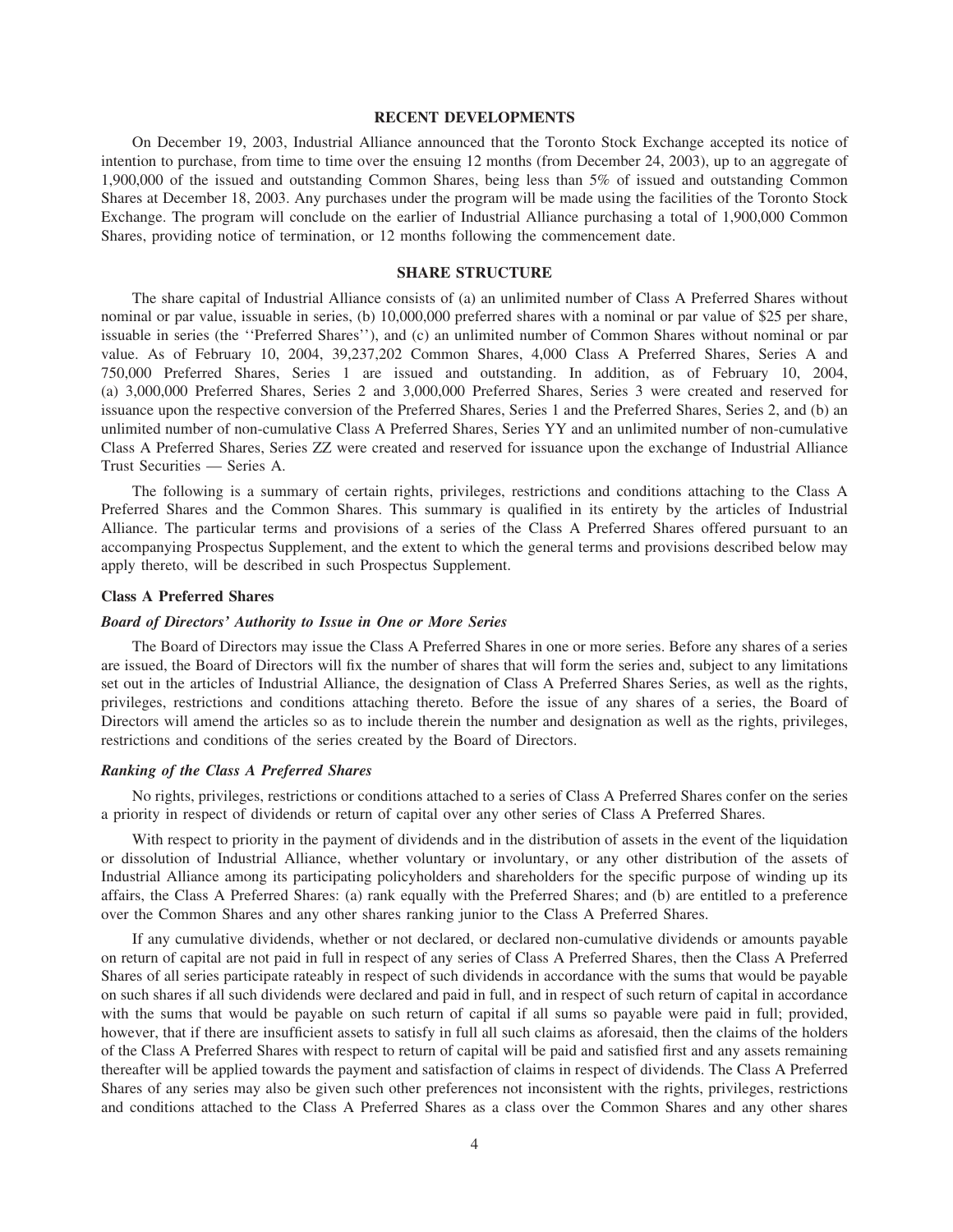ranking junior to the Class A Preferred Shares as may be determined in the case of such series of Class A Preferred Shares.

## *Voting Rights*

Except as referred to below or as required by law or as specified in the rights, privileges, restrictions and conditions attached from time to time to any series of Class A Preferred Shares, the holders of the Class A Preferred Shares as a class are not entitled as such to receive notice of, to attend or to vote at any meeting of the shareholders or participating policyholders of Industrial Alliance.

## *Amendment with Approval of the Holders of Class A Preferred Shares*

The rights, privileges, restrictions and conditions attached to the Class A Preferred Shares as a class may be changed or removed but only with the approval of the holders of the Class A Preferred Shares given as specified below.

#### *Approval of the Holders of the Class A Preferred Shares*

The approval of the holders of the Class A Preferred Shares to change or remove any right, privilege, restriction or condition attaching to the Class A Preferred Shares as a class or in respect of any other matter requiring the consent of the holders of the Class A Preferred Shares may be given in such manner as may then be required by law, subject to the requirement that such approval be given by resolution passed by the affirmative vote of at least two-thirds (2/3) of the votes cast at a meeting of the holders of the Class A Preferred Shares duly called for that purpose at which the holders of at least one-fourth (1/4) of the outstanding Class A Preferred Shares are present in person or represented by proxy. If at any such meeting, the holders of at least one-fourth (1/4) of the outstanding Class A Preferred Shares are not present in person or represented by proxy within 30 minutes after the time appointed for the meeting, then the meeting will be adjourned to such date not less than 15 days thereafter and to such time and place as may be appointed by the chairman of the meeting. A notice of not less than seven days will be given of the adjourned meeting. At such adjourned meeting the holders of the Class A Preferred Shares present or represented by proxy may transact the business for which the meeting was originally called and a resolution passed thereat by not less than two-thirds (2/3) of the votes cast constitutes the approval of the holders of the Class A Preferred Shares referred to above.

The formalities to be observed with respect to the giving of notice of any such meeting or any adjourned meeting and the conduct thereof are those from time to time prescribed by the by-laws of Industrial Alliance or the resolutions passed by the Board of Directors with respect to meetings of shareholders or as required by law. On every poll taken at every meeting of the holders of the Class A Preferred Shares as a class, or at any joint meeting of the holders of two or more series of Class A Preferred Shares, each holder of Class A Preferred Shares entitled to vote thereat has one vote in respect of each Class A Preferred Share held.

#### **Common Shares**

#### *Dividends*

Subject to the prior rights of the holders of the Class A Preferred Shares, the Preferred Shares and any other shares ranking senior to the Common Shares with respect to payment of dividends, the holders of Common Shares will be entitled to receive dividends as and when declared by the Board of Directors out of moneys properly applicable to the payment of dividends, in such amount and in such forms as the Board of Directors may determine and all dividends which the Board of Directors may declare on the Common Shares will be declared and paid in equal amounts per share on all Common Shares outstanding at the time.

## *Dissolution*

In the event of the liquidation or dissolution of Industrial Alliance, whether voluntary or involuntary, or any other distribution of the assets of Industrial Alliance among its participating policyholders and shareholders for the specific purpose of winding up its affairs, subject to the prior rights of the holders of the Class A Preferred Shares, the Preferred Shares and any other shares ranking senior to the Common Shares with respect to the distribution of assets in the event of the liquidation or dissolution of Industrial Alliance, the holders of the Common Shares will be entitled to receive the remaining property of Industrial Alliance that pertains to shareholders in equal amounts per share, without preference or priority of one share over another.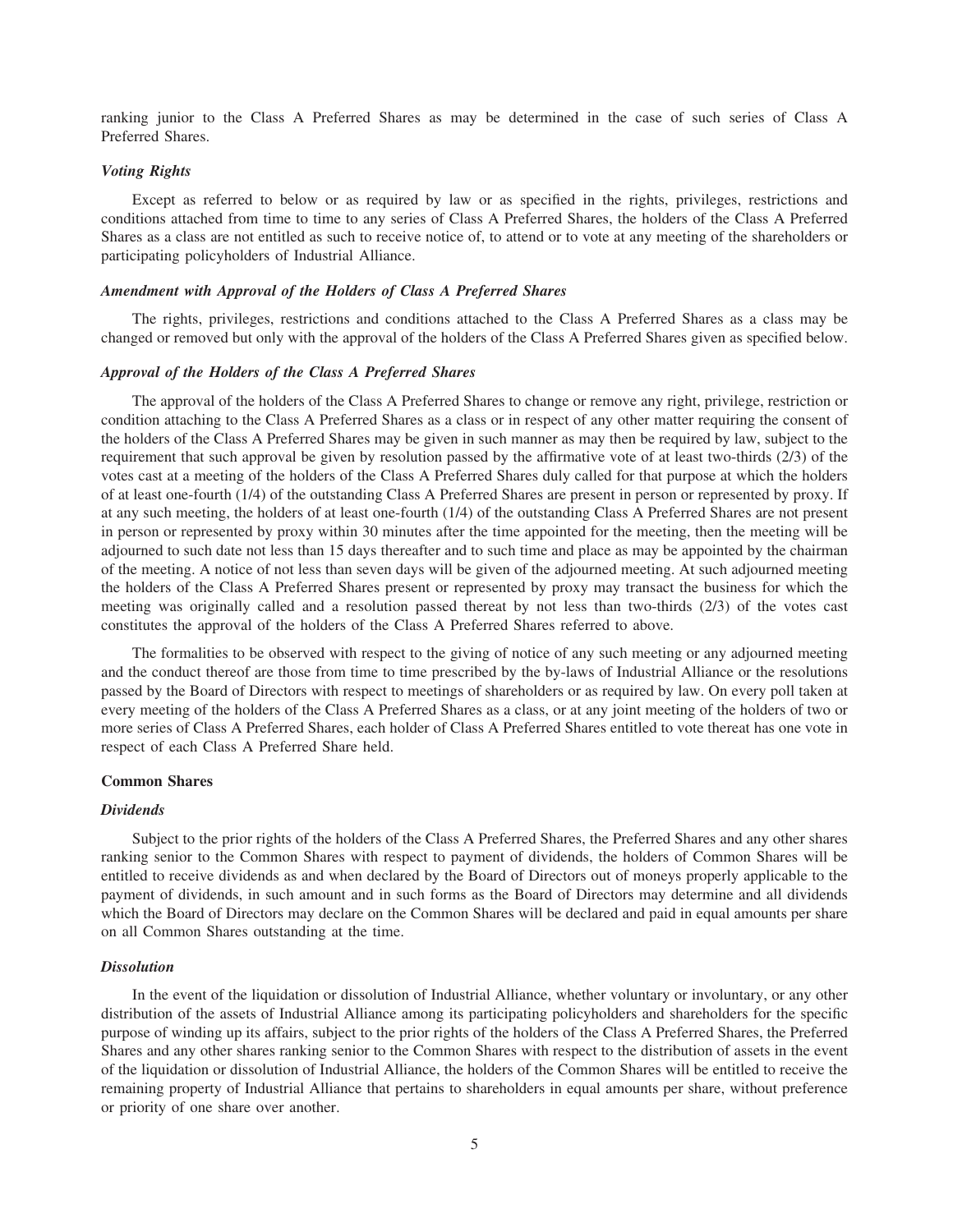## *Voting rights*

The holders of Common Shares will be entitled to receive notice of and to attend all meetings of the shareholders of Industrial Alliance and will have one vote for each Common Share held at all meetings of the shareholders of Industrial Alliance, except for meetings at which only holders of another specified class or series of shares of Industrial Alliance are entitled to vote separately as a class or series.

## *Notice of meeting*

The formalities to be observed with respect to the giving of notice of any such meeting or any adjourned meeting, the quorum required therefore and the conduct thereof will be those required by law and those, if any, prescribed by the by-laws or the administrative resolutions of Industrial Alliance with respect to meetings of shareholders.

#### **DESCRIPTION OF DEBT SECURITIES**

The following sets forth certain general terms and provisions of the Debt Securities. The particular terms and provisions of Debt Securities offered pursuant to an accompanying Prospectus Supplement, and the extent to which the general terms and provisions described below may apply to such Debt Securities, will be described in such Prospectus Supplement.

The Debt Securities will be direct unsecured obligations of Industrial Alliance. The Debt Securities will be senior or subordinated indebtedness of Industrial Alliance as described in the relevant Prospectus Supplement. If the Debt Securities are senior indebtedness for the purposes of the Insurance Act, they will rank equally and rateably with all other unsecured indebtedness of Industrial Alliance, from time to time issued and outstanding, which is not subordinated. If the Debt Securities are subordinated indebtedness for the purposes of the Insurance Act, they will rank equally and rateably with all other subordinated indebtedness of Industrial Alliance, from time to time issued and outstanding. In the event of the insolvency or winding-up of Industrial Alliance, the subordinated indebtedness of Industrial Alliance, including the subordinated Debt Securities, will be subordinated in right of payment to all policy liabilities of Industrial Alliance and all other liabilities of Industrial Alliance (including senior indebtedness), except those which by their terms rank equally in right of payment with or are subordinated to such subordinated indebtedness.

## *The Debt Securities will not constitute deposits that are insured under the Canada Deposit Act or the Qu´ebec Deposit Act.*

The Debt Securities will be issued under one or more indentures (each, a ''Trust Indenture''), in each case between Industrial Alliance and a financial institution to which the *Trust and Loan Companies Act* (Canada) applies or a financial institution organized under the laws of any province of Canada and authorized to carry on business as a trustee (each, a ''Trustee''). The statements made hereunder relating to any Trust Indenture and the Debt Securities to be issued thereunder are summaries of certain anticipated provisions thereof and do not purport to be complete and are subject to, and are qualified in their entirety by reference to, all provisions of the applicable Trust Indenture.

Each Trust Indenture may provide that Debt Securities may be issued thereunder up to the aggregate principal amount which may be authorized from time to time by Industrial Alliance. Reference is made to the Prospectus Supplement which accompanies this Prospectus for the terms and other information with respect to the Debt Securities being offered thereby, including: (i) the designation, aggregate principal amount and authorized denominations of such Debt Securities; (ii) the currency or currency units for which the Debt Securities may be purchased and the currency or currency unit in which the principal and any interest is payable (in either case, if other than Canadian dollars); (iii) the percentage of the principal amount at which such Debt Securities will be issued; (iv) the date or dates on which such Debt Securities will mature; (v) the rate or rates per annum at which such Debt Securities will bear interest (if any), or the method of determination of such rates (if any); (vi) the dates on which any such interest will be payable and the record dates for such payments; (vii) the Trustee under the Trust Indenture pursuant to which the Debt Securities are to be issued; (viii) any redemption term or terms under which such Debt Securities may be defeased; (ix) whether such Debt Securities are to be issued in registered form, bearer form or in the form of temporary or permanent global securities and the basis of exchange, transfer and ownership thereof; (x) any exchange or conversion terms; and (xi) any other specific terms.

Debt Securities may, at the option of Industrial Alliance, be issued in fully registered form, in ''book-entry only'' form (the implications of which are discussed below) or may be uncertificated. Debt Securities in registered form will be exchangeable for other Debt Securities of the same series and tenor, registered in the same name, for a like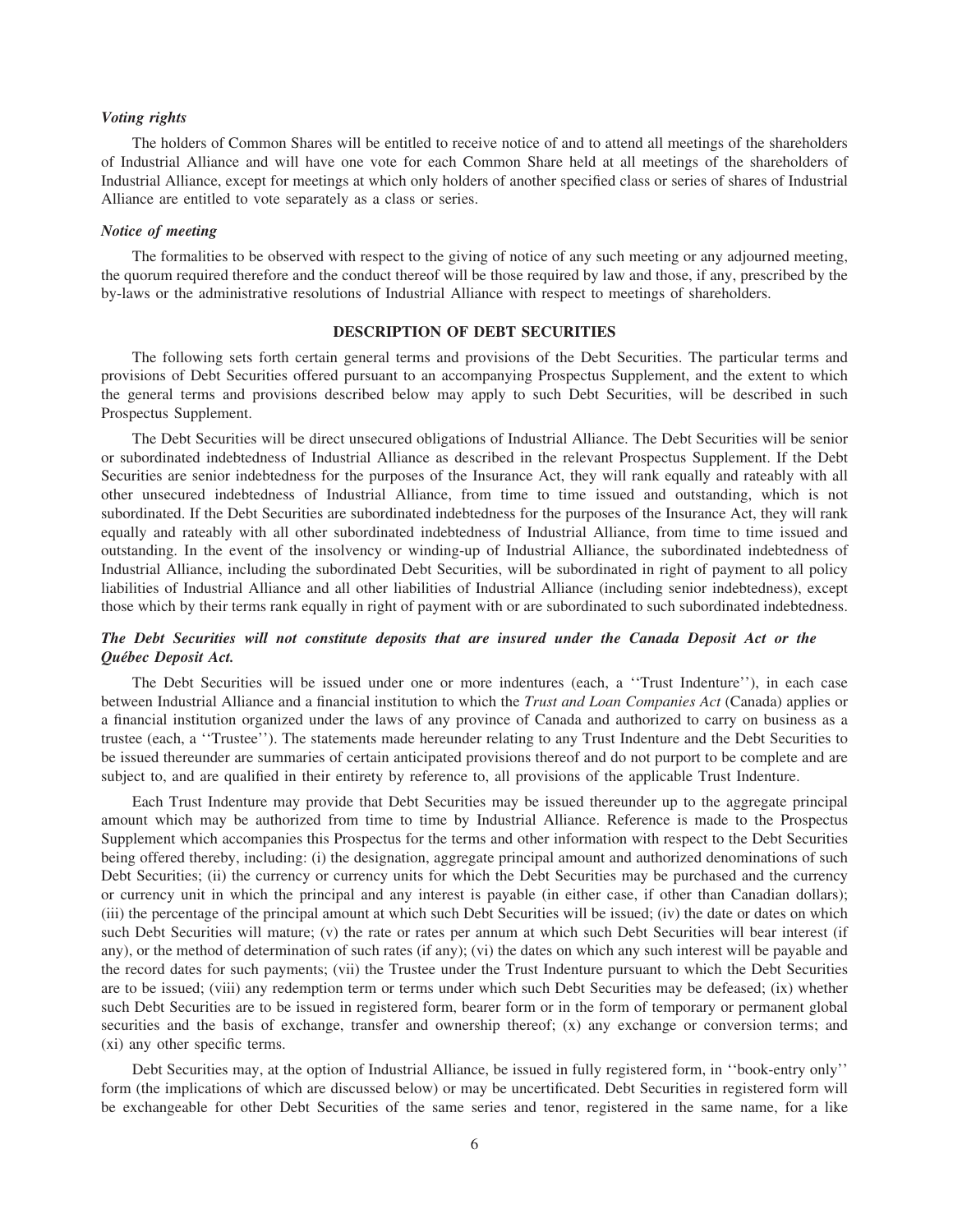aggregate principal amount in authorized denominations and will be transferable at any time or from time to time at the corporate trust office of the Trustee for such Debt Securities. No charge will be made to the holder for any such exchange or transfer except for any tax or government charge incidental thereto.

Debt Securities of a single series may be issued at various times with different maturity dates, may bear interest at different rates and may otherwise vary.

## **BOOK-ENTRY ONLY DEBT SECURITIES**

Debt Securities issued in ''book-entry only'' form must be purchased, transferred or redeemed through participants (''Participants'') in the depository service of The Canadian Depository for Securities Limited or a successor (collectively "CDS") or its nominee. Each of the underwriters named in an accompanying Prospectus Supplement will be a Participant. On the closing of a book-entry only offering, Industrial Alliance will cause a global certificate or certificates representing the Debt Securities to be delivered to, and registered in the name of, CDS or its nominee. Except as described below, no purchaser of Debt Securities will be entitled to a certificate or other instrument from Industrial Alliance or CDS evidencing that purchaser's ownership thereof, and no purchaser will be shown on the records maintained by CDS except through a book-entry account of a Participant acting on behalf of such purchaser. Each purchaser of Debt Securities will receive a customer confirmation of purchase from the registered dealer from which the Debt Securities are purchased in accordance with the practices and procedures of that registered dealer. The practices of registered dealers may vary, but generally customer confirmations are issued promptly after execution of a customer order. CDS will be responsible for establishing and maintaining book-entry accounts for its Participants having interests in the Debt Securities. Reference in this Prospectus to a holder of Debt Securities means, unless the context otherwise requires, the owner of the beneficial interest in the Debt Securities.

If Industrial Alliance determines, or CDS notifies Industrial Alliance in writing, that CDS is no longer willing or able to discharge properly its responsibilities as depository with respect to the Debt Securities and Industrial Alliance is unable to locate a qualified successor, or if Industrial Alliance at its option elects, or is required by law, to terminate the book-entry system, then Debt Securities will be issued in fully registered form to holders or their nominees.

## *Transfer or Redemption of Debt Securities*

Transfer of ownership or redemptions of Debt Securities will be effected through records maintained by CDS or its nominee for such Debt Securities with respect to interests of Participants, and on the records of Participants with respect to interests of persons other than Participants. Holders who desire to purchase, sell or otherwise transfer ownership of or other interests in the Debt Securities may do so only through Participants.

The ability of a holder to pledge a Debt Security or otherwise take action with respect to such holder's interest in a Debt Security (other than through a Participant) may be limited due to the lack of a physical certificate.

#### *Payments and Notices*

Payments of principal, redemption price, if any, and interest on each Debt Security will be made by Industrial Alliance to CDS or its nominee, as the case may be, as the registered holder of the Debt Security and Industrial Alliance understands that such payments will be credited by CDS or its nominee in the appropriate amounts to the relevant Participants. Payments to holders of Debt Securities of amounts so credited will be the responsibility of the Participants.

As long as CDS or its nominee is the registered holder of the Debt Security, CDS or its nominee, as the case may be, will be considered the sole owner of the Debt Security for the purposes of receiving notices or payments on the Debt Securities. In such circumstances, the responsibility and liability of Industrial Alliance in respect of notices or payments on the Debt Securities is limited to giving notice or making payment of any principal, redemption price, if any, and interest due on the Debt Securities to CDS or its nominee.

Each holder must rely on the procedures of CDS and, if such holder is not a Participant, on the procedures of the Participant through which such holder owns its interest, to exercise any rights with respect to Debt Securities. Industrial Alliance understands that under existing policies of CDS and industry practices, if Industrial Alliance requests any action of holders or if a holder desires to give any notice or take any action which a registered holder is entitled to give or take with respect to Debt Securities, CDS would authorize the Participant acting on behalf of the holder to give such notice or to take such action, in accordance with the procedures established by CDS or agreed to from time to time by Industrial Alliance, the Trustee and CDS. Any holder that is not a Participant must rely on the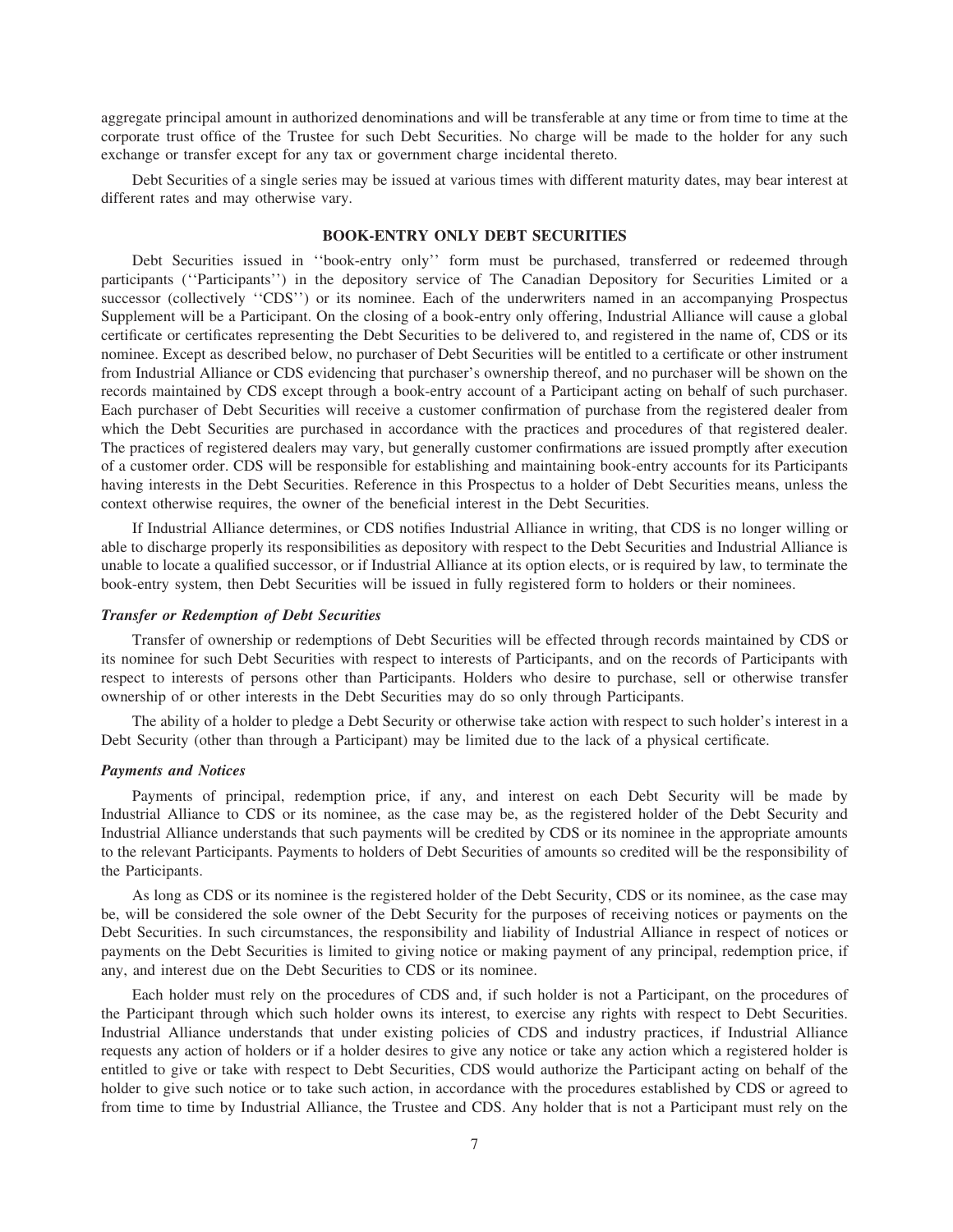contractual arrangement it has directly, or indirectly through its financial intermediary, with its Participant to give such notice or take such action.

Industrial Alliance, the underwriters and any Trustee identified in an accompanying Prospectus Supplement, as applicable, will not have any liability or responsibility for (i) records maintained by CDS relating to beneficial ownership interest in the Debt Securities held by CDS or the book-entry accounts maintained by CDS, (ii) maintaining, supervising or reviewing any records relating to any such beneficial ownership interest, or (iii) any advice or representation made by or with respect to CDS and contained herein or in any Trust Indenture with respect to the rules and regulations of CDS or at the direction of the Participants.

## **CONSTRAINTS ON VOTING SHARES UNDER QUEBEC INSURANCE LEGISLATION ´**

The Insurance Act and *An Act respecting Industrial Alliance, Life Insurance Company* (Québec) contain restrictions on the acquisition, issue, transfer and voting of voting shares of Industrial Alliance. Pursuant to these restrictions, no person is permitted to acquire any voting shares of Industrial Alliance (including Common Shares), if the acquisition would cause the person to hold 10% or more of the voting rights attached to the shares of Industrial Alliance. In addition, Industrial Alliance is not permitted to record any transfer or issue of voting shares of Industrial Alliance (including Common Shares), if the transfer or issue would cause the person to hold 10% or more of the voting rights attached to the shares of Industrial Alliance. No person who holds 10% or more of the voting rights attaching to the shares of Industrial Alliance may exercise any voting rights attached to the shares held by such person.

## **PLAN OF DISTRIBUTION**

Industrial Alliance may sell the Securities (i) through underwriters or dealers, (ii) directly to one or more purchasers pursuant to applicable statutory exemptions, or (iii) through agents. The Securities may be sold at fixed prices or non-fixed prices, such as prices determined by reference to the prevailing price of the specified securities in a specified market, at market prices prevailing at the time of sale or at prices to be negotiated with purchasers, which prices may vary as between purchasers and during the period of distribution of the Securities. The Prospectus Supplement for any of the Securities being offered thereby will set forth the terms of the offering of such Securities, including the type of security being offered, the name or names of any underwriters, the purchase price of such Securities, the proceeds to Industrial Alliance from such sale, any underwriting discounts and other items constituting underwriters' compensation, any public offering price and any discounts or concessions allowed or re-allowed or paid to dealers. Only underwriters so named in the Prospectus Supplement are deemed to be underwriters in connection with the Securities offered thereby.

If underwriters are used in the sale, the Securities will be acquired by the underwriters for their own account and may be resold from time to time in one or more transactions, including negotiated transactions, at a fixed public offering price or at varying prices determined at the time of sale. The obligations of the underwriters to purchase such Securities will be subject to certain conditions precedent, and the underwriters will be obligated to purchase all the Securities of the series offered by the Prospectus Supplement if any of such Securities are purchased. Any public offering price and any discounts or concessions allowed or re-allowed or paid to dealers may be changed from time to time.

The Securities may also be sold directly by Industrial Alliance at such prices and upon such terms as agreed to by Industrial Alliance and the purchaser or through agents designated by Industrial Alliance from time to time. Any agent involved in the offering and sale of the Securities in respect of which this Prospectus is delivered will be named, and any commissions payable by Industrial Alliance to such agent will be set forth, in the Prospectus Supplement. Unless otherwise indicated in the Prospectus Supplement, any agent would be acting on a best efforts basis for the period of its appointment.

Industrial Alliance may agree to pay the underwriters a commission for various services relating to the issue and sale of any Securities offered hereby. Any such commission will be paid out of the general corporate funds of Industrial Alliance. Underwriters, dealers and agents who participate in the distribution of the Securities may be entitled under agreements to be entered into with Industrial Alliance to indemnification by Industrial Alliance against certain liabilities, including liabilities under securities legislation, or to contribution with respect to payments which such underwriters, dealers or agents may be required to make in respect thereof.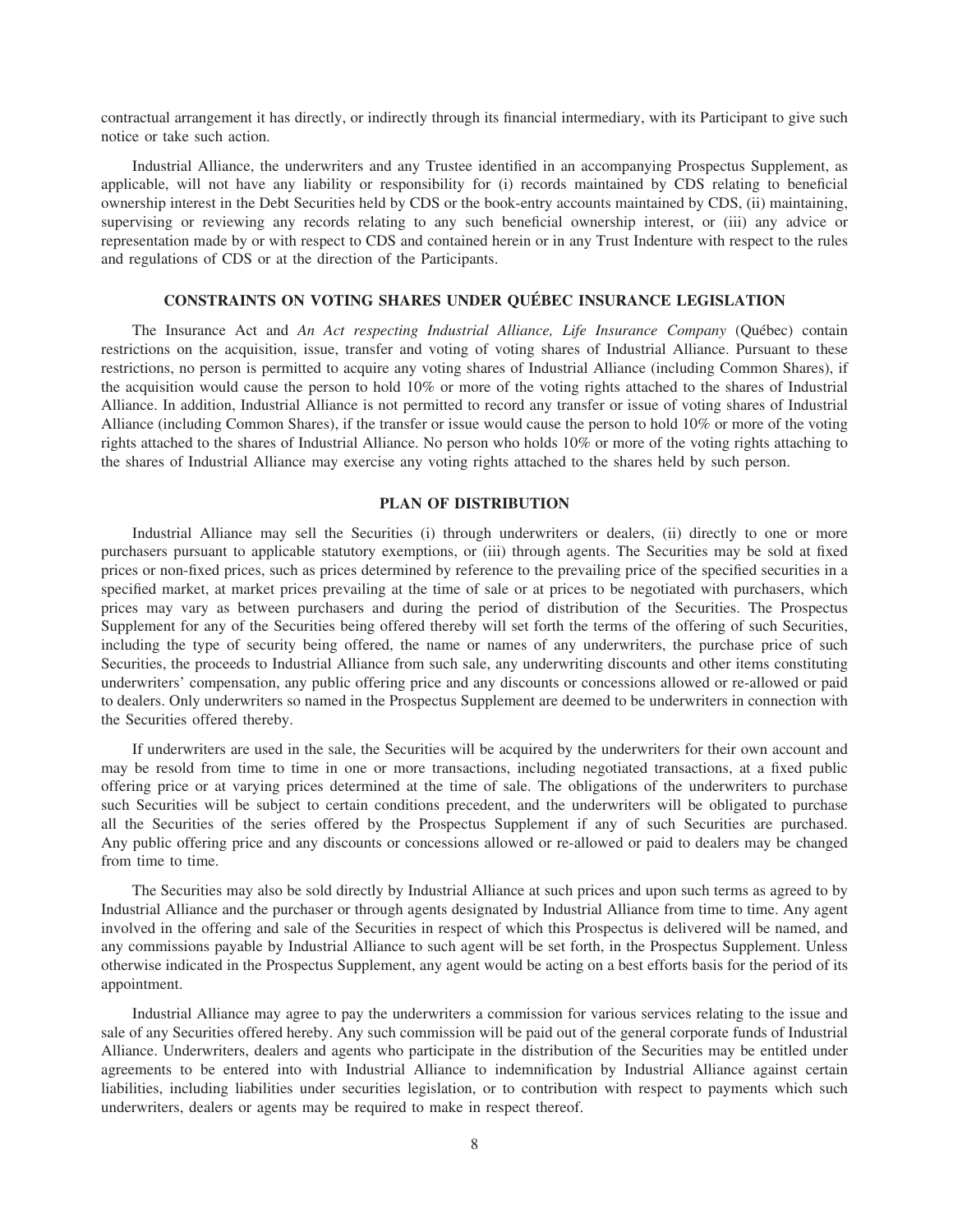In connection with any offering of the Securities, the underwriters or agents may over-allot or effect transactions which stabilize or maintain the market price of the Securities offered at a higher level than that which might exist in the open market. These transactions may be commenced, interrupted or discontinued at any time.

The securities to be issued hereunder have not been, and will not be, registered under the *United States Securities Act of 1933*, as amended and may not be offered, sold or delivered within the United States of America and its territories and possessions or to, or for the account or benefit of, United States persons except in certain transactions exempt from the registration requirements of such Act.

## **RISK FACTORS**

Investment in the Securities is subject to various risks including those risks inherent in conducting the business of a diversified financial institution. Before deciding whether to invest in any Securities, investors should consider carefully the risks set out herein and incorporated by reference in this Prospectus (including subsequently filed documents incorporated by reference) and those described in a Prospectus Supplement relating to a specific offering of Securities. Prospective purchasers should consider the categories of risks identified and discussed in other filings Industrial Alliance makes with securities or insurance regulators including, without limitation, the section entitled ''Risk Management'' contained in the Annual Report and the section entitled ''Management's Discussion and Analysis of Results of Operations and Financial Position'' contained in the Annual Information Form incorporated by reference in this Prospectus. These analyses discuss, among other things, certain known material trends and events, and risks or uncertainties that have had a material effect on, and may reasonably be expected to have a material effect on, Industrial Alliance's operations, objectives, strategies, financial situation and performance, including legislative or regulatory developments, competition, technological changes, global capital market activity, interest rates, changes in demographic data and general economic conditions in Canada and elsewhere in the world.

#### **USE OF PROCEEDS**

Unless otherwise specified in a Prospectus Supplement, the net proceeds to Industrial Alliance from the sale of the Securities will be used for the general corporate purposes of Industrial Alliance.

## **LEGAL MATTERS**

Unless otherwise specified in a Prospectus Supplement, certain legal matters in connection with any Securities offered by a Prospectus Supplement will be passed upon by McCarthy T´etrault LLP on behalf of Industrial Alliance.

As of February 19, 2004, the partners and associates of McCarthy Tétrault LLP as a group beneficially owned, directly or indirectly, less than 1% of any class of securities of Industrial Alliance or any associated party or affiliate of Industrial Alliance.

#### **STATUTORY RIGHTS OF WITHDRAWAL AND RESCISSION**

Securities legislation in certain of the provinces and territories of Canada provides purchasers with the right to withdraw from an agreement to purchase securities. This right may be exercised within two business days after receipt or deemed receipt of a prospectus or any amendment. In several of the provinces and territories, the securities legislation further provides a purchaser with remedies for rescission or, in some jurisdictions, damages if the prospectus and any amendment contains a misrepresentation or is not delivered to the purchaser, provided that the remedies for rescission or damages are exercised by the purchaser within the time limit prescribed by the securities legislation of such purchaser's province or territory. The purchaser should refer to any applicable provisions of the securities legislation of the purchaser's province or territory for the particulars of these rights or consult with a legal adviser.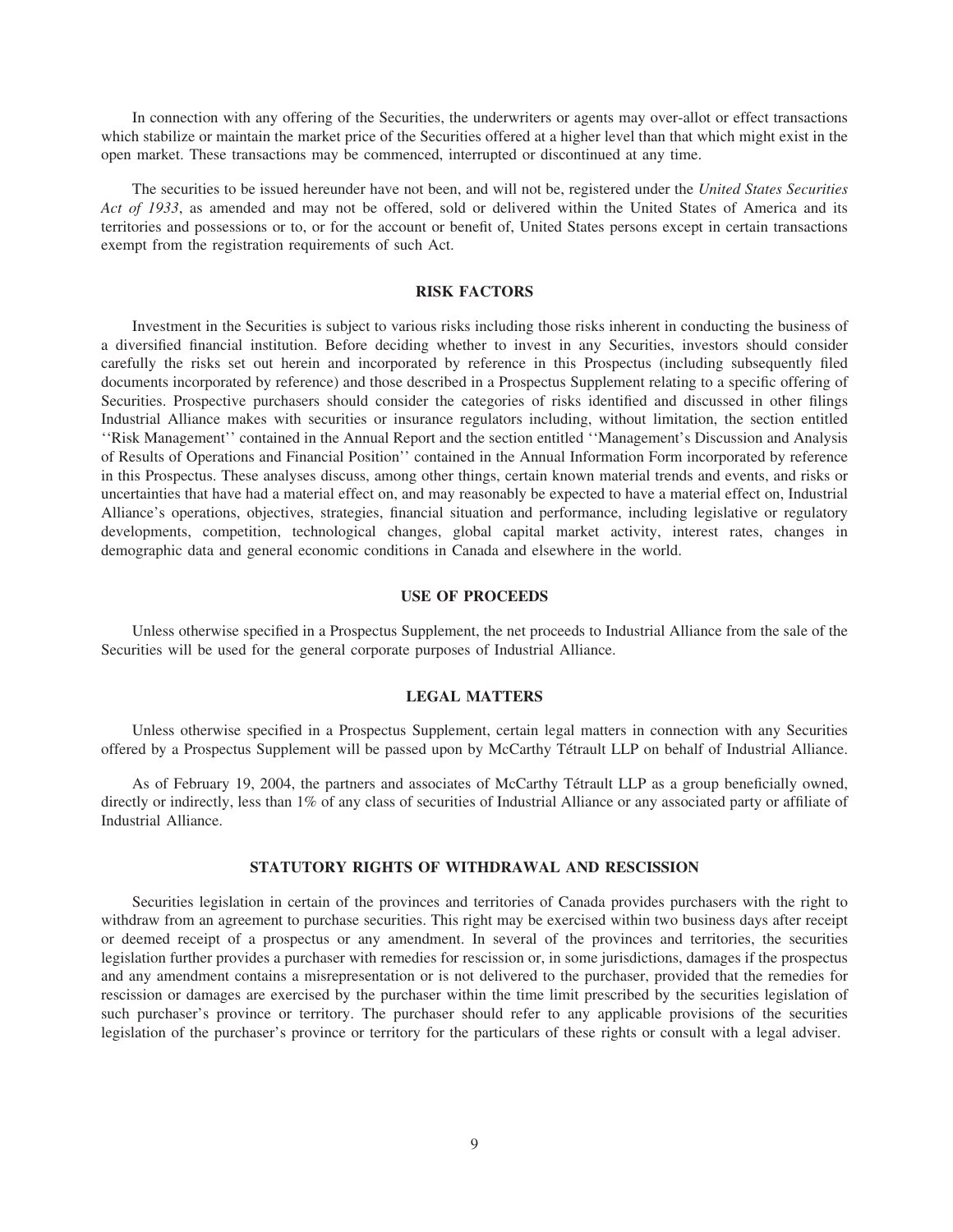## **CERTIFICATE OF INDUSTRIAL ALLIANCE INSURANCE AND FINANCIAL SERVICES INC.**

Dated: February 19, 2004

This short form prospectus, together with the documents incorporated in this prospectus by reference, will, as of the date of the last supplement to this prospectus relating to the securities offered by this prospectus and the supplement(s), constitute full, true and plain disclosure of all material facts relating to the securities offered by this prospectus and the supplement(s) as required by the securities legislation of all provinces of Canada and will not contain any misrepresentation likely to affect the value or the market price of the securities to be distributed.

*(Signed)* Yvon CHAREST *(Signed)* MICHEL SANSCHAGRIN President and Chief Executive Officer *Vice-President and General Manag* 

Vice-President and General Manager Actuarial and Control (as Chief Financial Officer)

On Behalf of the Board of Directors

*(Signed)* RAYMOND GARNEAU *(Signed)* GILLES LAROCHE Director Director Director